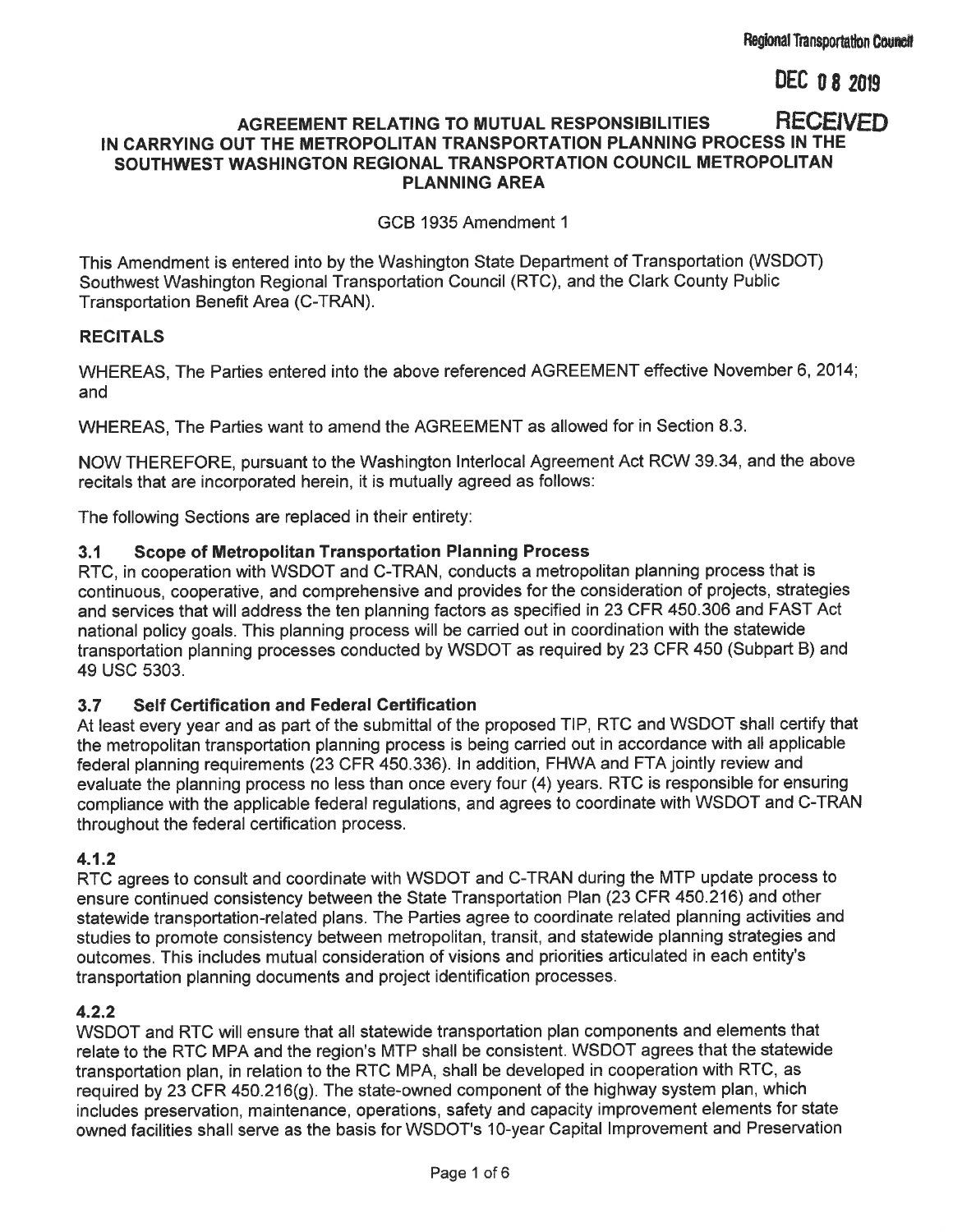Program (CIPP} and WSDOT's two (2) year biennial budget request to the legislature pursuant to RCW 47.06.050.

# **4.4 Congestion Management Process**

RTC, as a Transportation Management Area (TMA), pursuant to 23 CFR 450.322 and 23 CFR 500.109, is required to address congestion management through a process that provides for safe and effective integrated management and operation of the multimodal transportation system, based on a cooperatively developed and implemented metropolitan-wide strategy. As part of this process, RTC agrees to cooperatively develop and implement a metropolitan-wide strategy. The RTC shall establish methods to collect and monitor data and report this data at least annually. RTC will define the congestion management objectives and performance measures in consultation with WSDOT, C-TRAN and metropolitan local agencies.

## **4.5 Local Coordinated Human Services Transportation Plan (HSTP)**

The Parties shall ensure coordination and consistency between the local coordinated Human Services Transportation Plan (HSTP) and other statewide and regional planning processes as set forth in 23 CFR part 450 and 49 CFR part 613. RTC shall lead the development of the HSTP in partnership with C-TRAN and other providers of human services transportation. RTC, WSDOT and C-TRAN will share information and cooperate to ensure broad public engagement with affected stakeholders.

## **4.9 Performance Management**

Performance management will transform the regional transportation planning process and will provide a means to the most efficient investment of Federal transportation funds through performance-based planning and programming. The RTC shall establish performance measures and targets in the MTP in consultation with WSDOT and C-TRAN in accordance with 23 USC 150(c) and (d). Selection of performance measures and targets shall be coordinated with WSDOT and C-TRAN to the maximum extent practicable. The Parties agree to share performance information and data on a periodic basis to report regional transportation system performance in accordance with 23 USC 150(e).

## **4.9.1**

In cooperation with RTC and C-TRAN, WSDOT will annually develop a memorandum to document written provisions for cooperatively developing and sharing information related to transportation performance data, the selection of performance targets, the reporting of performance targets, the reporting of performance data to be used in tracking progress toward attainment of critical outcomes for RTC's planning area, and the collection of data for the State asset management plan for the NHS, consistent with 23 CFR 450.314 (h).

## **4.10 Transportation System Management and Operations**

RTC manages the regional transportation system management and operations (TSMO) program, which includes Travel Demand Management, Intelligent Transportation Systems (ITS), communications, and more. The TSMO program aims to improve the operation of the transportation system, resulting in improved safety and regained capacity. WSDOT also maintains a WSDOT agency-specific TSMO program plan

The Parties agree to review, provide comments, and work towards aligning their mutual TSMO plans as appropriate. The purpose of this review is not part of a formal approval process, but rather to ensure regional consistency. The Parties agree to work cooperatively to address discrepancies when they are identified.

The ITS element of the TSMO program meets federal requirements for planning, development, and implementation of ITS projects. Federal regulation 23 CFR 940 requires that regions develop and maintain a regional ITS architecture to ensure that ITS technology projects are interoperable and must include participation from transportation stakeholders to ensure projects are coordinated and integrated. The TSMO Program supports the federal Congestion Management Process (CMP) by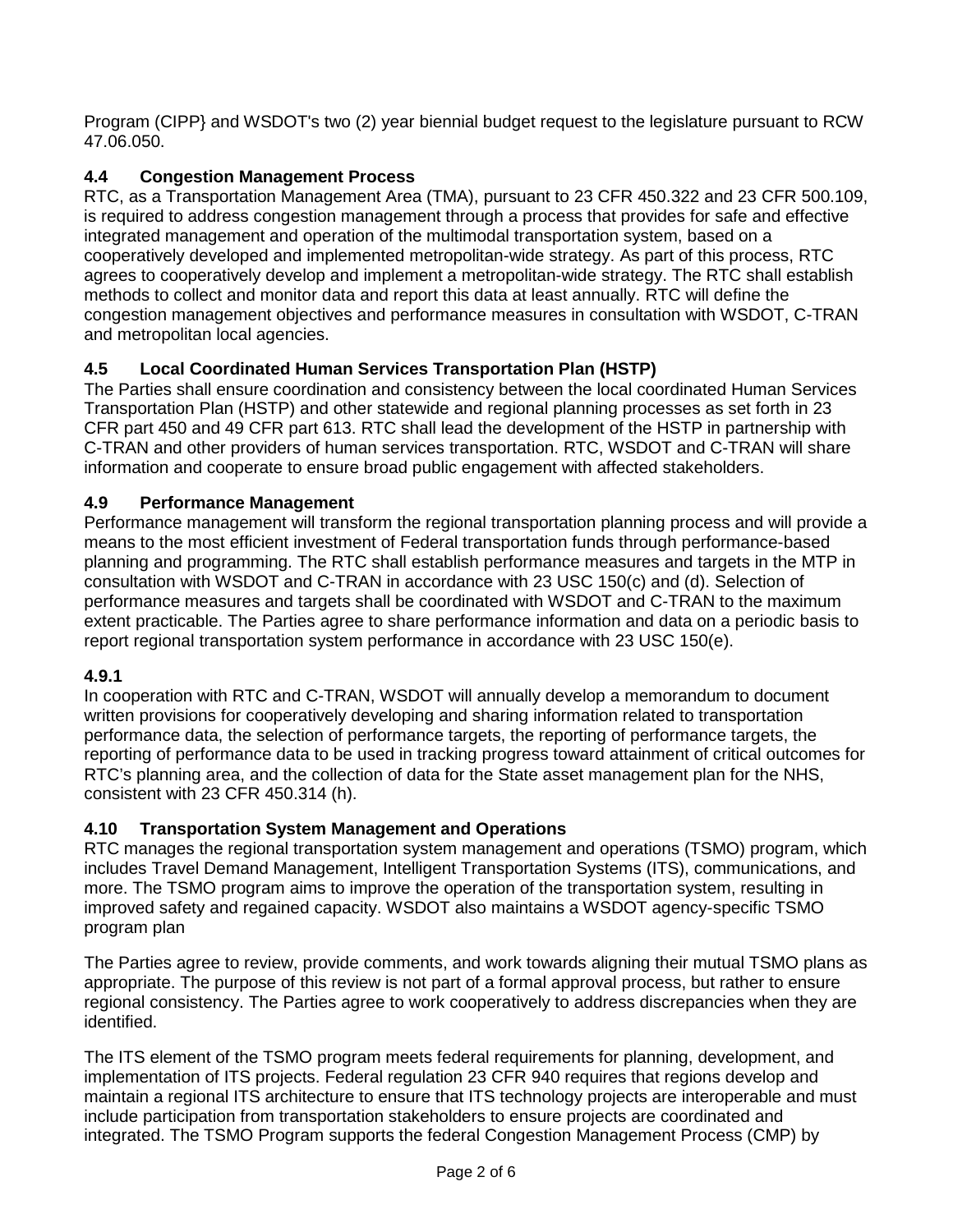collaborating with agency partners on operational strategies to improve transportation performance. Federal regulation 23 CFR 450.322 requires that agencies collaborate to utilize operational management, demand management, transit, and ITS technology to address travel demand before adding roadway capacity

## **4.10.1**

The Parties have executed a separate memorandum of understanding that defines a process to ensure that planning and deployment of ITS projects and operations are consistent and integrated with the ITS vision for the Clark County region. The agencies will provide oversight for ITS project coordination and integration and will ensure consistency with the National and Regional ITS architecture.

#### **5.1 Transportation Improvement Program (TIP)**

The RTC, in cooperation with WSDOT and C-TRAN, is responsible for developing, adopting and maintaining an approved four-year regional TIP pursuant to 23 CFR 450.326. The TIP must include but is not limited to all projects that have been approved and programmed by RTC for federal funding and projects with committed federal funds after having been found consistent with applicable state and federal planning and air quality requirements, and also after having been found consistent with the MTP. Upon approval by the RTC Board and the Governor, the TIP shall be included without change, directly or by reference, into the State Transportation Improvement Program as required under 23 USC 135.

The TIP shall contain all regionally significant, non-capital surface transportation projects requiring an action by FHWA or the FTA, whether or not the projects are to be funded under title 23 USC or title 49 USC. For public information and conformity purposes, the TIP shall include all regionally significant projects proposed to be funded with federal funds other than those administered by the FHWA and FTA, as well as all regionally significant projects to be funded with non-Federal funds. The four (4) year regional TIP must be financially constrained to those funds that are available or reasonably expected to be available during that time frame.

As applicable, the TIP should include reporting on performance and implementation results relative to MTP performance goals, measures and targets.

#### **5.1.1**

At least every two (2) years, RTC shall cooperatively develop and/or update a regional four (4) -year TIP for all federally funded projects and regionally significant transportation projects regardless of funding source. RTC shall develop the TIP through a cooperative process involving WSDOT and C-TRAN. In accordance with federal regulation, the development of RTC's TIP will also be coordinated with other interested parties, per RTC's Public Participation Plan. RTC's TIP shall be provided to WSDOT in October of the given RTC TIP-update year, for incorporation into the STIP pursuant to 23 CFR 450 218 (b).

#### **5.1.2**

WSDOT shall work cooperatively with RTC in recommending programming and project selection for state transportation projects eligible for federal funding under WSDOT's project selection responsibility, for inclusion in RTC's TIP pursuant to 23 CFR 450.332 (c). The adopted TIP as approved by the Secretary of Transportation as delegated by the Governor shall be included in the STIP, contingent upon such regional TIP meeting conditions of requisite regional air quality conformity findings and approval by the Governor.

## **5.1.5**

WSDOT and C-TRAN agree to provide RTC its estimate of available federal and state revenue that can be utilized in developing the TIP. The Parties agree to work cooperatively to develop final estimates of funds that are reasonably expected to be available to support the TIP (23 CFR 450.326 (j)), as defined in Section 7.2-Financial Planning.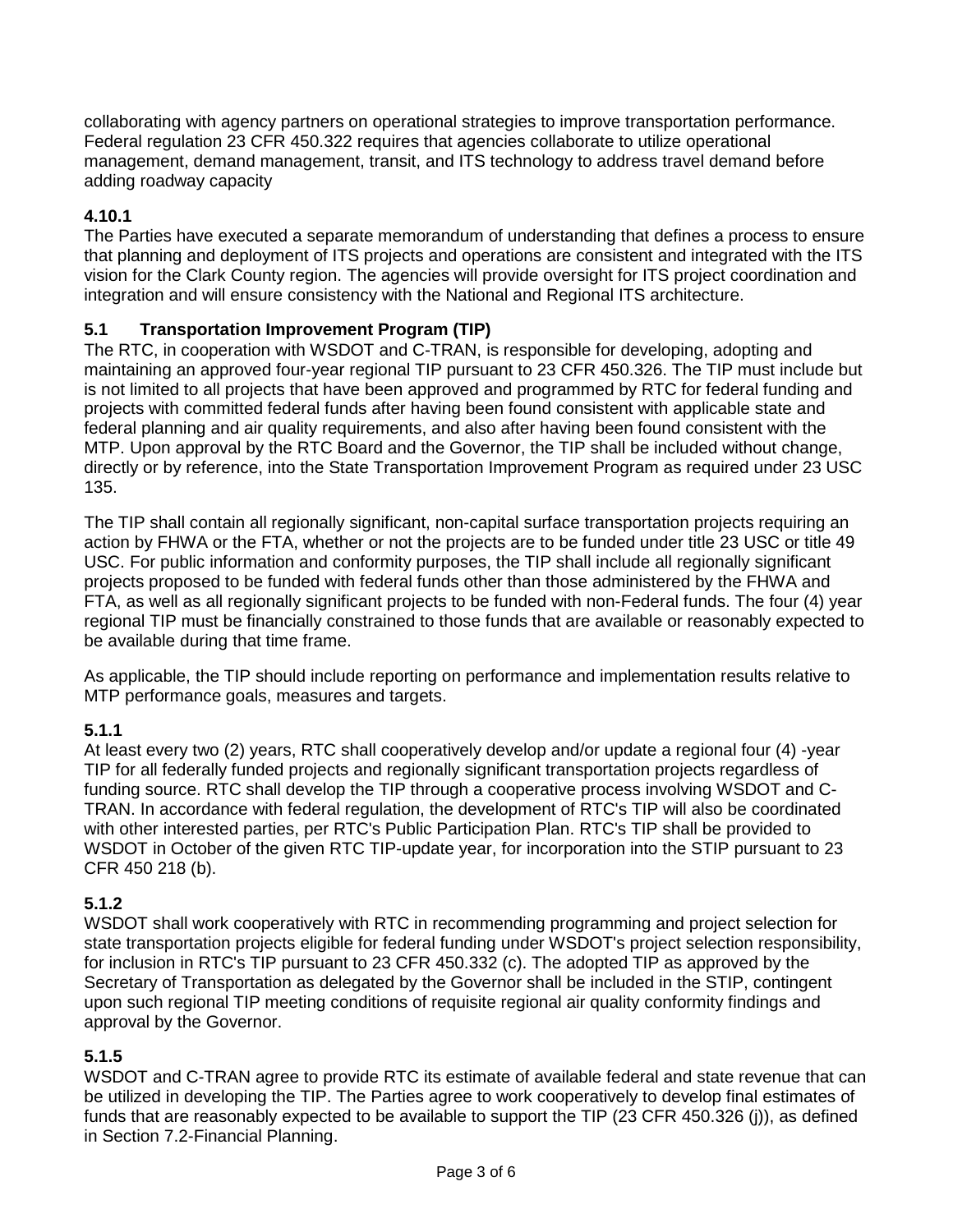## **6.1 RTC Public Participation Plan**

RTC will proactively develop, adopt, periodically update and implement a public participation plan, including a Public Involvement Policy, in accordance with 23 USC 134 (i) (6) and 23 CFR 450.316. To coordinate effective planning and programming activities, the Parties to this AGREEMENT shall, to the maximum extent practicable, coordinate their public information efforts and seek joint opportunities for public involvement.

#### **7.1.1**

As provided under 23 USC 104(d) WSDOT has the responsibility to allocate the FHWA Metropolitan Planning (PL) grant funds to the MPOs. As required by 23 CFR 420.109, WSDOT shall make all PL funds authorized by 23 USC 104(d) available to RTC in accordance with a formula developed by WSDOT, in consultation with the MPOs, and the allocation approved by the FHWA Division Administrator.

#### **7.2.1**

Federal requirements for financial planning are defined in 23 CFR 450.314 (metropolitan planning agreements), 23 CFR 450.324 (development and content of the metropolitan transportation plan), 23 CFR 450.326 (development and content of the transportation improvement program), and 23 CFR 450.334 (annual listing of obligated projects). The Parties agree to cooperatively develop and share information related to the development of financial plans to support these activities.

#### **8.2 Dispute Resolution**

In the event that a dispute arises under this Agreement, it shall be resolved as follows: The Parties shall each appoint a member to a dispute resolution board (DRB), these three members shall select a fourth (neutral) board member not affiliated with any of the Parties. The DRB shall conduct a dispute resolution hearing that shall be informal, non-binding, and unrecorded. An attempt at such dispute resolution in compliance with aforesaid process shall be a prerequisite to the filing of any litigation concerning the dispute. The Parties shall equally share in the cost of the fourth DRB member; however, each Party shall be responsible for its own costs and fees.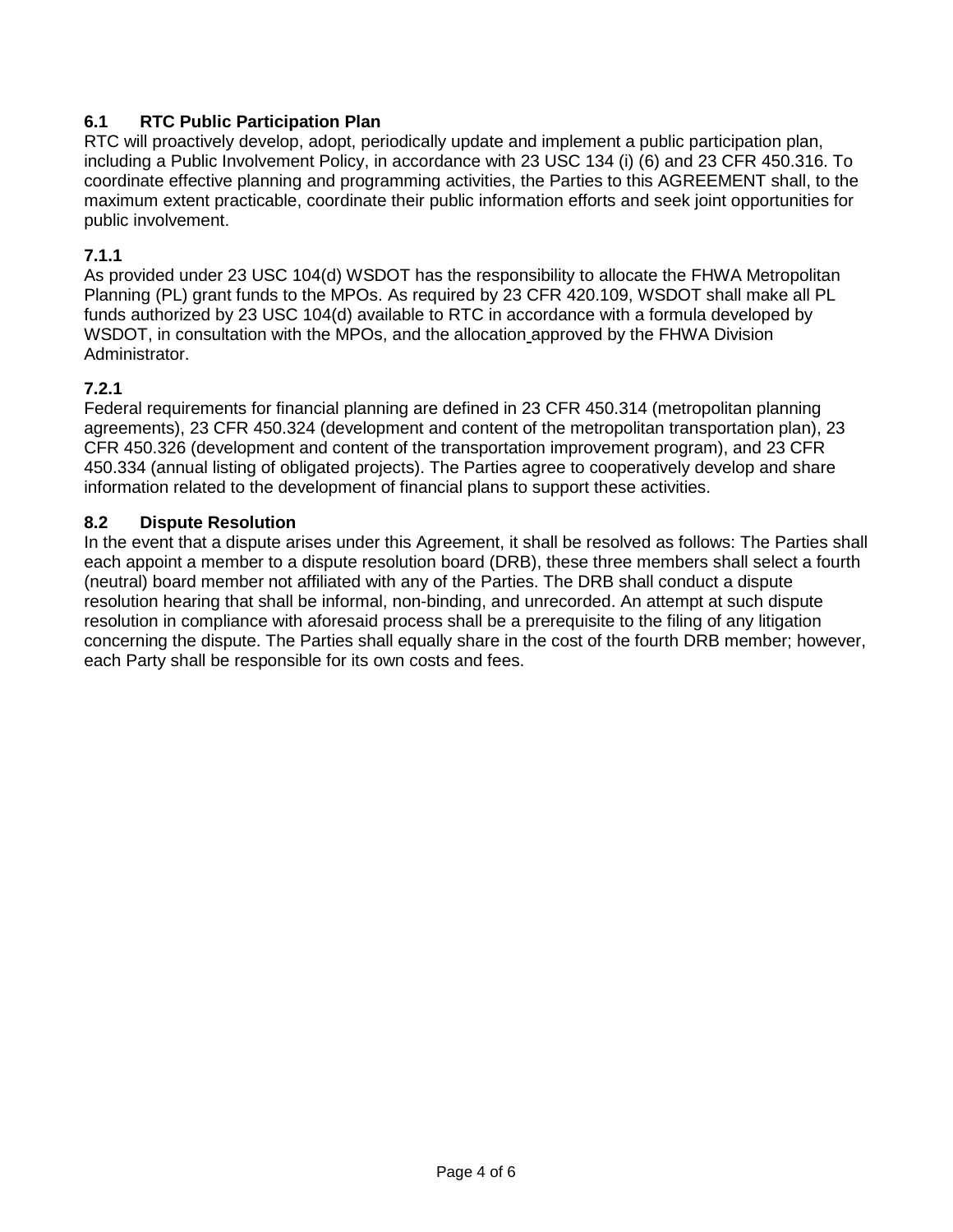#### **8.5 Execution and Term**

This AGREEMENT, including any amendments incorporated into the AGREEMENT, shall remain in full force and effect for five (5) years after the date of last signature (of AGREEMENT or Amendment), unless terminated by a Party's governing body, which termination may be for cause or convenience and shall take effect immediately upon execution by the last signing Party. Any official notifications between the Parties to this AGREEMENT that would substantially affect the terms or conditions of this AGREEMENT shall be directed to the Agreement Managers as noted below:

Washington State Department of Transportation Attn: Kerri Woehler, Director of Multimodal Planning P.O. Box 47316 Olympia, WA 98504-7316

Southwest Washington Regional Transportation Council (RTC) Attn: Matt Ransom, Executive Director PO Box 1366 Vancouver, WA 98666-1366

Clark County Public Transportation Benefit Area (C-TRAN) Attn: Shawn Donaghy, Executive Director/CEO PO Box 2529 Vancouver, WA 98668

All other notice concerning this AGREEMENT shall be directed to:

Southwest Washington Regional Transportation Council (RTC) Attn: Matt Ransom, Executive Director PO Box 1366 Vancouver, Washington 98666-1366

Clark County Public Transportation Benefit Area (C-TRAN) Attn: Shawn Donaghy, Executive Director/CEO PO Box 2529 Vancouver, WA 98668